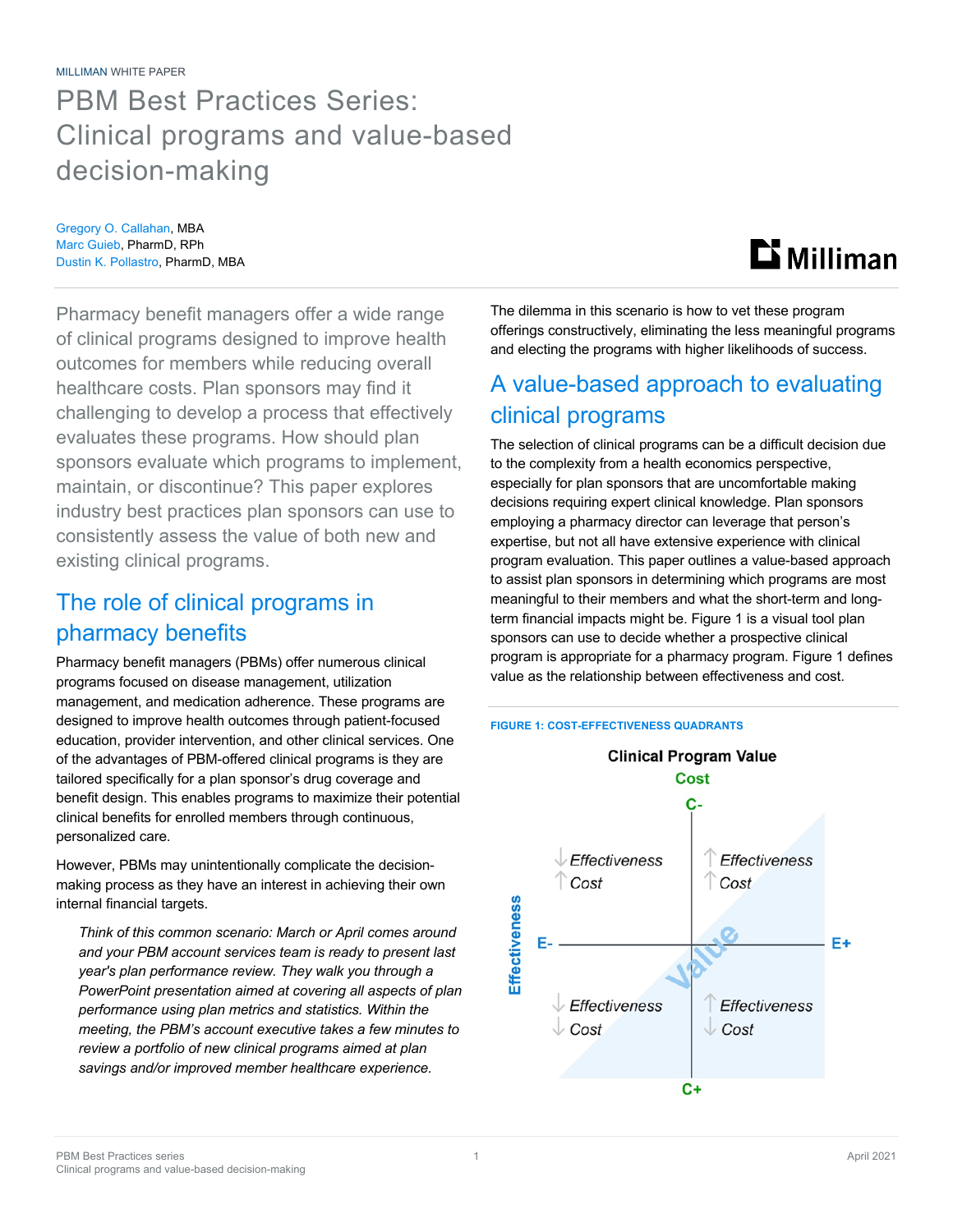Any program that falls into the bottom right quadrant (i.e., highly effective and low-cost) should be considered, whereas programs falling into the top left quadrant (i.e., low effectiveness and high cost) should not be implemented. Programs falling in the remaining quadrants may require a more detailed analysis and the decision often depends on member demographics, culture, utilization patterns, plan design, and other individualized plan nuances.

### Three pillars of value-based decision-making

To determine which quadrant a prospective clinical program might fall into, plan sponsors can focus on three major pillars: *clinical effectiveness, financial impact, and member engagement*. The first two pillars align with the axes of the coordinate plane in Figure 1 whereas member engagement is a key factor for success of the program over both dimensions. It is important to note that each pillar does not necessarily carry equal weight, that is, the relative importance of each may vary by plan sponsor.

**Clinical effectiveness**. Evaluate the clinical effectiveness of a program by considering which outcomes are measured and the potential of the program to achieve those outcomes.

When evaluating the outcomes being measured, it is important to identify outcomes having direct clinical significance as opposed to outcomes only functioning as surrogate markers. For example, one PBM might offer a diabetes clinical program with a measurable outcome of increasing diabetic drug adherence within one year. This metric is not ideal because, although this program can measure whether patients are filling their prescriptions, claims utilization is an oversimplified metric that does not measure:

- Actual and proper usage of medication
- Long-term blood glucose control
- Effects on medical outcomes

A better outcomes measurement is monitoring hemoglobin A1c, a patient-specific marker, which is the gold standard for measuring blood sugar levels in diabetics and is a more accurate long-term representation of blood glucose control. Most importantly, studies have identified this marker as strongly correlated with lower hospitalizations and overall diabetes-related spend.<sup>1</sup>

Once outcomes measures are evaluated, plans should consider the likelihood a program will achieve positive outcomes. A PBM should be able to provide information describing the number of other clients that adopted the program, as well as real-world

examples of successful results. It is vital to understand how successful the program is across the PBM's book of business and for plan sponsors of comparable size and structure. Review return on investment (ROI) studies and other cost-benefit analyses from the PBM carefully to ensure they are relevant and broadly applicable to your organization. Ask the PBM if the studies were conducted by an outside third party. Outcomes and studies from other PBMs can also be applicable to this effort.

**Financial impact.** Evaluate the financial impact of a program by considering several financial components: up-front costs, ongoing fees, and potential member and/or plan sponsor savings. The upfront costs comprise both the PBM implementation fees and the costs associated with the variable full-time employee (FTE) hours increase allocated to manage the program, as plan sponsors often do not consider the extra man-hours needed to implement, run, and report program results back to their organizations. This makes the potential program savings variable and more difficult to determine, but a necessary part of properly understanding the financial impact of any value-based program.

The calculation of up-front costs can differ not only across PBMs, but among programs within the same PBM. Some PBMs will charge a per member per month (PMPM) or per enrolled member fee. An up-front cost often overlooked is the additional amount of time a plan sponsor will need to evaluate, internalize, and digest the program's outcomes. Plan sponsors may need to either hire additional personnel or reallocate workloads to accommodate an increase in FTE hours associated with evaluating and overseeing clinical programs.

The potential savings can be a challenging task to quantify over a brief period. ROI for clinical programs is typically low in a first year but may improve in subsequent years and, in some cases, return to lower levels, following a bell curve path of ROI when looking over many years of a program's performance. Initially, members may need time to adjust their lifestyles and treatment habits. Ideally, over time, these adjustments may become permanent and lead to improved member health and well-being. A plan sponsor may expect short-term cost increases for any program related to drug adherence because increases in adherence may drive higher drug utilization. These types of treatment-related cost increases can be viewed as an investment because they can drive long-term cost savings in the form of medical cost savings and improved clinical outcomes for certain conditions. If possible, evaluate financial impacts across both pharmacy and medical benefits to understand the total impact to a plan sponsor, especially with certain medications covered through the medical benefit.

<sup>&</sup>lt;sup>1</sup> Maureen J. Lage & Kristina S. Boye (2020). The relationship between HbA1c reduction and healthcare costs among patients with type 2 diabetes: Evidence from a U.S. claims database. *Current Medical Research and Opinion*, 36:9, 1441-1447.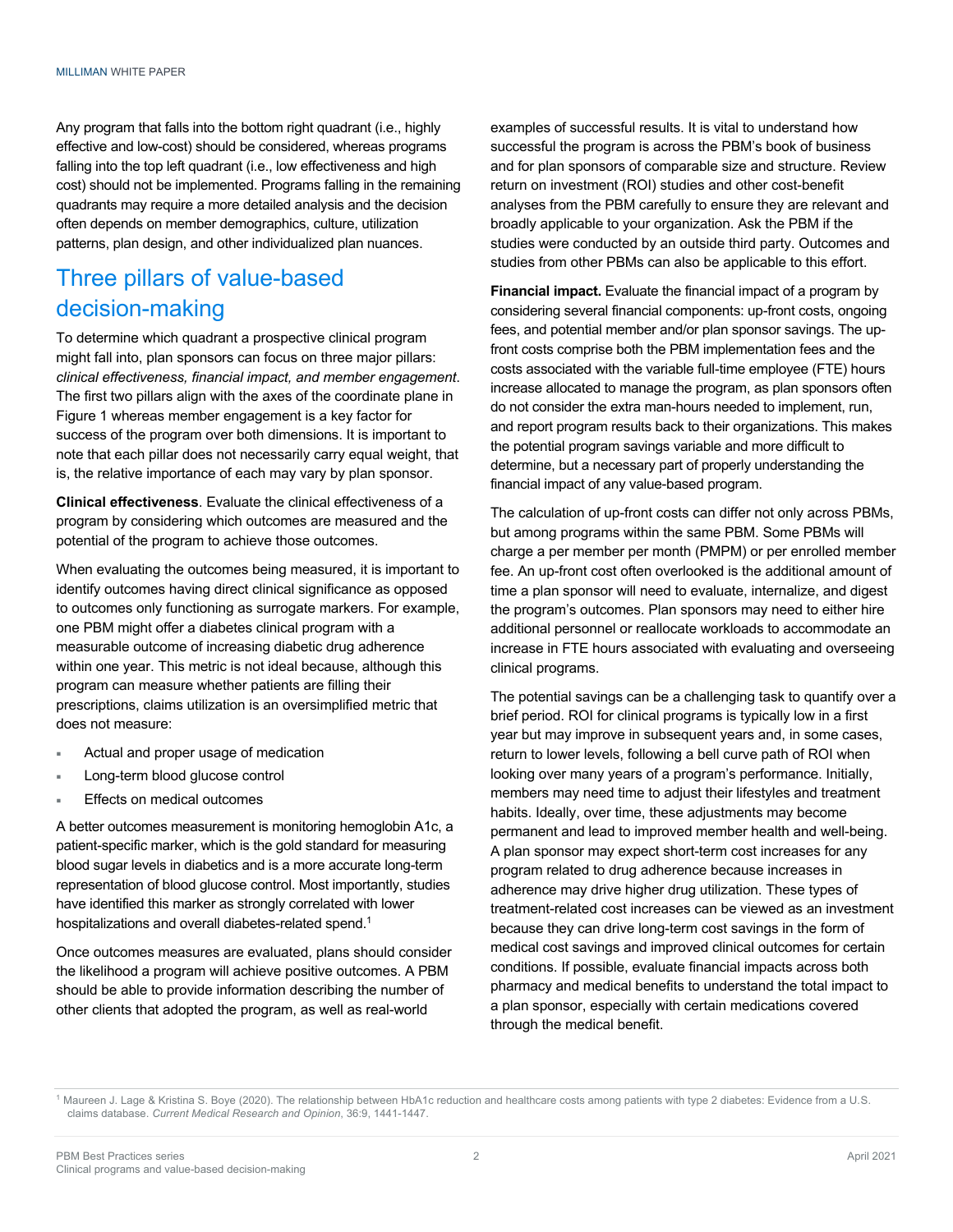**Member engagement.** The plan sponsor should evaluate member engagement by monitoring initial member disruption, program enrollment, program retention, and overall satisfaction. When PBMs present a program to a plan sponsor, it is important to understand enrollment by considering the following items:

- How does the PBM identify qualifying members?
- What percentage of qualifying members enroll in the program?
- How does the PBM define an enrolled member within the program?
- What is the member enrollment process?
- Is there an enrollment period and, if so, what does this period look like?

Monitoring and maintaining high member retention are also important to the program's success. Some considerations include:

- How the program measures member retention and attrition rates
- The frequency with which these rates are measured
- The current retention and attrition rates of the program
- Understanding common reasons for member abandonment

Answers to these detailed questions can provide the plan sponsor with an understanding of how the program will attract, enroll, and retain members. Plan sponsors must ensure all these considerations are included in either the master agreement or a contract amendment so terms and conditions can be referenced and enforceable.

Member satisfaction is another key aspect to member engagement. Plan sponsors should understand how PBMs are evaluating member satisfaction, often done through a voluntary survey. Plan sponsors should evaluate not only the results of these surveys, but the effectiveness of the questions asked, the scaling of the metrics for the evaluation, and where and how the surveys are conducted.

For each clinical program, measurements for member engagement should be clearly defined and results should be presented to plan sponsors frequently, i.e., quarterly. The success of a clinical program often hinges on active monitoring and follow-up.

### Next steps for plan sponsors

Plan sponsors should implement an objective and consistent decision-making process to select clinical programs and regularly evaluate their effectiveness over time.

#### **Establish a consistent program and services evaluation**

**plan.** Plan sponsors should set consistent evaluation parameters across all clinical programs, including proposals for new programs. Some examples may include the following:

- Require PBMs to use the plan sponsor's own utilization and data in all analyses. "Book of business" data or aggregate program results can skew projections and may not be applicable to a plan sponsor's individual member characteristics or plan design.
	- If possible, require the use of the most recent plan sponsor data to reflect the current member population. If full-year data is not available, then only the most recent quarterly data should be used and adjusted for factors like seasonality. This enables a fair comparison because outdated data can misrepresent potential program results.
- Set the expectation with the PBM account team that plan performance reviews may not be the most appropriate setting to present clinical programs. These clinical program presentations are better conducted separately from financial reviews to ensure adequate time and focus is devoted toward evaluating the program.
- Require PBMs to clearly define (e.g., outline in the agreement) how patient outcomes or program outcomes are measured and, when reporting, provide the detailed calculations to support the measurements. This helps plan sponsors accurately evaluate program ROI and limits the potential for ambiguous measurements and calculations.
- Some clinical programs charge a fee per PBM intervention. Plan sponsors should require PBMs to explicitly define what classifies as an intervention. For example, an intervention could be defined as a telephone call, a 20-minute period of counseling, or another outreach method defined by the PBM.
- Plan sponsors should explicitly identify the member population, including the demographics of those enrolled in a clinical program, to budget costs and calculate ROI.

*Let's say you decided to implement a clinical program. Fast forward three to five years—by then the conversations about the program utility or relevance have fallen out of focus and what was once a major decision has been forgotten. But the program and fees continue. How does a plan sponsor ensure the continued success of a clinical program if it is not reviewed year over year?*